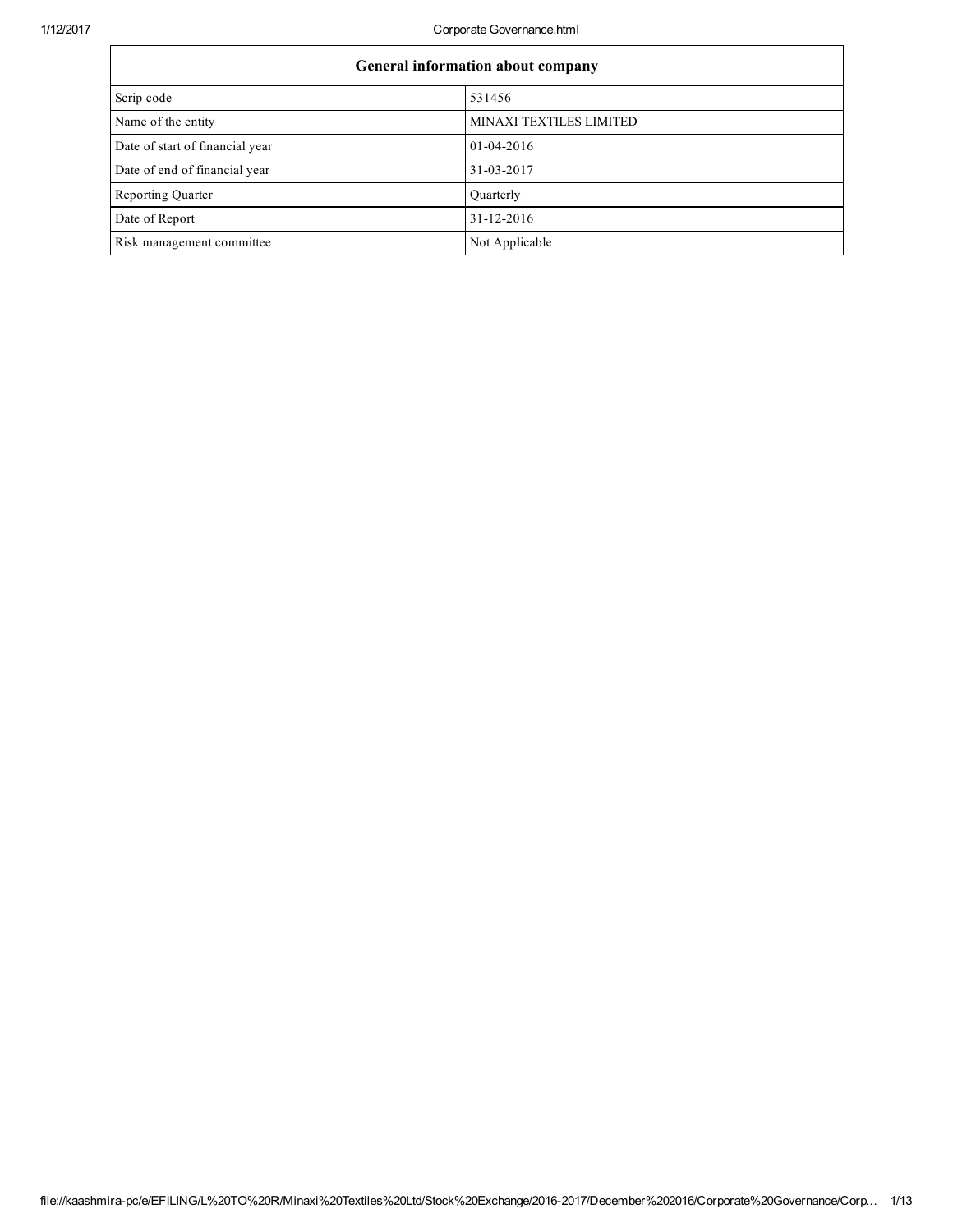|                | <b>Annexure I</b>                                                                                                                                                                                                                                                                                                                                                                                                                                |                                                           |            |          |                                                                                                                                                                                     |                                                                                                                                                                                                            |              |            |  |  |                                                                                      |              |                  |  |
|----------------|--------------------------------------------------------------------------------------------------------------------------------------------------------------------------------------------------------------------------------------------------------------------------------------------------------------------------------------------------------------------------------------------------------------------------------------------------|-----------------------------------------------------------|------------|----------|-------------------------------------------------------------------------------------------------------------------------------------------------------------------------------------|------------------------------------------------------------------------------------------------------------------------------------------------------------------------------------------------------------|--------------|------------|--|--|--------------------------------------------------------------------------------------|--------------|------------------|--|
|                | Annexure I to be submitted by listed entity on quarterly basis                                                                                                                                                                                                                                                                                                                                                                                   |                                                           |            |          |                                                                                                                                                                                     |                                                                                                                                                                                                            |              |            |  |  |                                                                                      |              |                  |  |
|                | I. Composition of Board of Directors                                                                                                                                                                                                                                                                                                                                                                                                             |                                                           |            |          |                                                                                                                                                                                     |                                                                                                                                                                                                            |              |            |  |  |                                                                                      |              |                  |  |
|                | Disclosure of notes on composition of board of directors explanatory                                                                                                                                                                                                                                                                                                                                                                             |                                                           |            |          |                                                                                                                                                                                     |                                                                                                                                                                                                            |              |            |  |  |                                                                                      |              |                  |  |
|                |                                                                                                                                                                                                                                                                                                                                                                                                                                                  |                                                           |            |          |                                                                                                                                                                                     |                                                                                                                                                                                                            |              |            |  |  | Is there any change in information of board of directors compare to previous quarter | Yes          |                  |  |
| <b>Sr</b>      | No of<br>Directorship<br>in listed<br>entities<br>Tenure<br>Title<br>Date of<br>of<br>including<br>Category<br>Category<br>Category 2<br>appointment<br>Date of<br>(Mr<br>Name of the Director<br>PAN<br><b>DIN</b><br>1 of<br>3 of<br>this listed<br>director<br>of directors<br>in the<br>cessation<br>directors<br>entity (Refer<br>directors<br>(in<br>Ms)<br>current term<br>months)<br>Regulation<br>$25(1)$ of<br>Listing<br>Regulations) |                                                           |            |          | Number<br>$\alpha$ f<br>memberships<br>in Audit/<br>Stakeholder<br>Committee(s)<br>including this<br>listed entity<br>(Refer<br>Regulation<br>$26(1)$ of<br>Listing<br>Regulations) | No of<br>post of<br>Chairperson<br>in Audit/<br>Stakeholder<br>Committee<br>held in listed<br>entities<br>including<br>this listed<br>entity (Refer<br>Regulation<br>$26(1)$ of<br>Listing<br>Regulations) | <b>Notes</b> |            |  |  |                                                                                      |              |                  |  |
|                | Mr                                                                                                                                                                                                                                                                                                                                                                                                                                               | BHARATBHAI<br>PRABHUDAS PATEL                             | ABIPP7786M | 00161825 | Executive<br>Director                                                                                                                                                               | Not<br>Applicable                                                                                                                                                                                          | MD           | 01-06-2013 |  |  | 1                                                                                    | 2            | $\boldsymbol{0}$ |  |
| 2              | Mr                                                                                                                                                                                                                                                                                                                                                                                                                                               | <b>KIRITKUMAR</b><br><b>SHAMBHUPRASAD</b><br><b>PATEL</b> | ACEPP2391R | 00372855 | Executive<br>Director                                                                                                                                                               | Not<br>Applicable                                                                                                                                                                                          |              | 01-02-2014 |  |  | 1                                                                                    | $\mathbf{0}$ | $\boldsymbol{0}$ |  |
| 3              | Mr                                                                                                                                                                                                                                                                                                                                                                                                                                               | <b>DINESH</b><br>PURUSHOTTAMBHAI<br><b>PATEL</b>          | ACEPP2392N | 02268757 | Executive<br>Director                                                                                                                                                               | Chairperson                                                                                                                                                                                                |              | 01-06-2013 |  |  |                                                                                      | $\mathbf{1}$ | $\mathbf{0}$     |  |
| $\overline{4}$ | Mr                                                                                                                                                                                                                                                                                                                                                                                                                                               | <b>NIRMAL</b><br><b>BHARATBHAI PATEL</b>                  | ARWPP5122H | 03584745 | Executive<br>Director                                                                                                                                                               | Not<br>Applicable                                                                                                                                                                                          |              | 01-06-2016 |  |  | 1                                                                                    |              | $\mathbf{0}$     |  |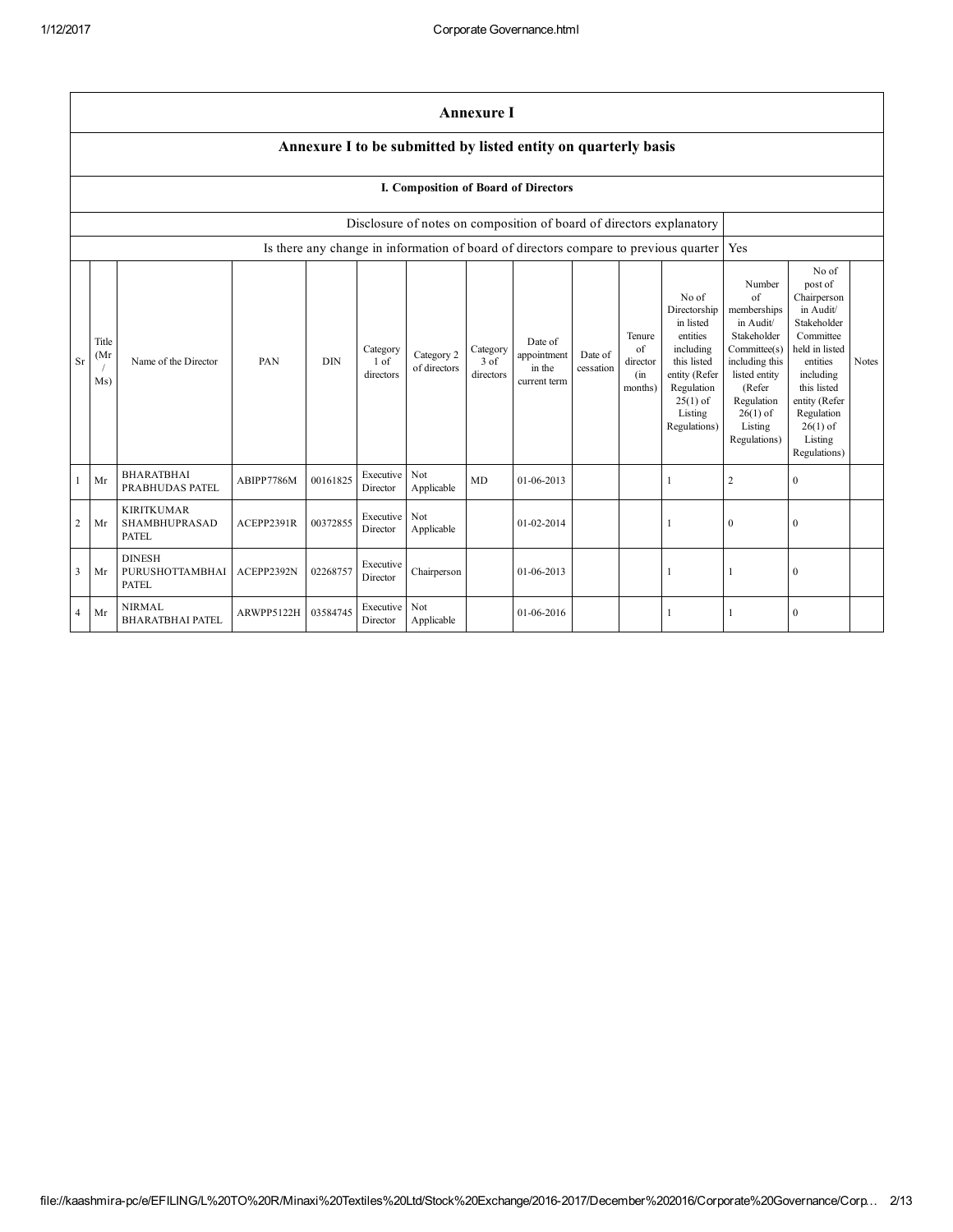|                | <b>Annexure I</b>                                              |                                                           |            |            |                                                       |                                           |                               |                                                  |                      |                                            |                                                                                                                                                    |                                                                                                                                                                             |                                                                                                                                                                                                            |              |
|----------------|----------------------------------------------------------------|-----------------------------------------------------------|------------|------------|-------------------------------------------------------|-------------------------------------------|-------------------------------|--------------------------------------------------|----------------------|--------------------------------------------|----------------------------------------------------------------------------------------------------------------------------------------------------|-----------------------------------------------------------------------------------------------------------------------------------------------------------------------------|------------------------------------------------------------------------------------------------------------------------------------------------------------------------------------------------------------|--------------|
|                | Annexure I to be submitted by listed entity on quarterly basis |                                                           |            |            |                                                       |                                           |                               |                                                  |                      |                                            |                                                                                                                                                    |                                                                                                                                                                             |                                                                                                                                                                                                            |              |
|                |                                                                |                                                           |            |            |                                                       |                                           |                               | I. Composition of Board of Directors             |                      |                                            |                                                                                                                                                    |                                                                                                                                                                             |                                                                                                                                                                                                            |              |
| Sr             | Title<br>(Mr<br>Ms)                                            | Name of the Director                                      | PAN        | <b>DIN</b> | Category 1<br>of directors                            | Category<br>2 <sub>o</sub> f<br>directors | Category<br>3 of<br>directors | Date of<br>appointment<br>in the<br>current term | Date of<br>cessation | Tenure<br>of<br>director<br>(in<br>months) | No of<br>Directorship<br>in listed<br>entities<br>including<br>this listed<br>entity (Refer<br>Regulation<br>$25(1)$ of<br>Listing<br>Regulations) | Number<br>of<br>memberships<br>in Audit/<br>Stakeholder<br>Committee(s)<br>including this<br>listed entity<br>(Refer<br>Regulation<br>$26(1)$ of<br>Listing<br>Regulations) | No of<br>post of<br>Chairperson<br>in Audit/<br>Stakeholder<br>Committee<br>held in listed<br>entities<br>including<br>this listed<br>entity (Refer<br>Regulation<br>$26(1)$ of<br>Listing<br>Regulations) | <b>Notes</b> |
| 5              | Mrs                                                            | <b>MANJULABEN</b><br><b>SHAMBHUPRASAD</b><br><b>PATEL</b> | ACPPP7414E | 06977992   | Non-<br>Executive -<br>Non<br>Independent<br>Director | Not<br>Applicable                         |                               | 11-02-2015                                       |                      |                                            |                                                                                                                                                    | $\mathbf{0}$                                                                                                                                                                | $\mathbf{0}$                                                                                                                                                                                               |              |
| 6              | Mr                                                             | <b>JASHWANTKUMAR</b><br><b>KANTILAL PATEL</b>             | ABIPP7785J | 02268796   | Non-<br>Executive -<br>Independent<br>Director        | Not<br>Applicable                         |                               | 01-04-2014                                       |                      | 60                                         |                                                                                                                                                    |                                                                                                                                                                             | -1                                                                                                                                                                                                         |              |
| $\overline{7}$ | Mr                                                             | <b>VASUDEVBHAI</b><br>LALJIBHAI PATEL                     | ABRPP8738O | 02268821   | Non-<br>Executive -<br>Independent<br>Director        | Not<br>Applicable                         |                               | 01-04-2014                                       |                      | 60                                         |                                                                                                                                                    | 1                                                                                                                                                                           | $\mathbf{0}$                                                                                                                                                                                               |              |
| 8              | Mr                                                             | <b>GHANSHYAM</b><br>CHINUBHAI PATEL                       | AJZPP9733F | 02268850   | Non-<br>Executive -<br>Independent<br>Director        | Not<br>Applicable                         |                               | 01-04-2014                                       |                      | 60                                         |                                                                                                                                                    |                                                                                                                                                                             | $\mathbf{0}$                                                                                                                                                                                               |              |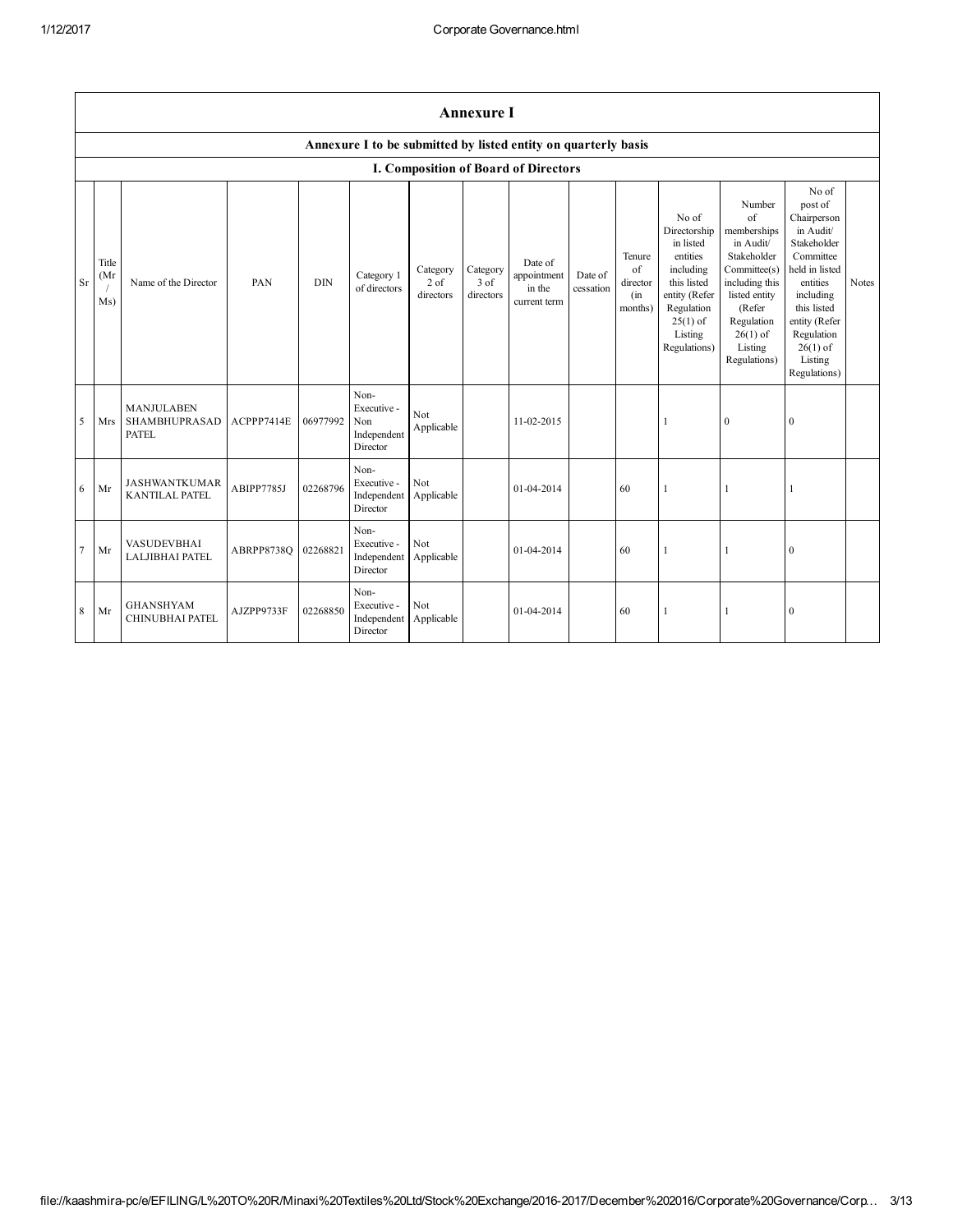|           | <b>Annexure I</b>                                              |                                                         |                   |            |                                                |                                           |                               |                                                  |                      |                                            |                                                                                                                                                    |                                                                                                                                                                              |                                                                                                                                                                                                            |                              |
|-----------|----------------------------------------------------------------|---------------------------------------------------------|-------------------|------------|------------------------------------------------|-------------------------------------------|-------------------------------|--------------------------------------------------|----------------------|--------------------------------------------|----------------------------------------------------------------------------------------------------------------------------------------------------|------------------------------------------------------------------------------------------------------------------------------------------------------------------------------|------------------------------------------------------------------------------------------------------------------------------------------------------------------------------------------------------------|------------------------------|
|           | Annexure I to be submitted by listed entity on quarterly basis |                                                         |                   |            |                                                |                                           |                               |                                                  |                      |                                            |                                                                                                                                                    |                                                                                                                                                                              |                                                                                                                                                                                                            |                              |
|           |                                                                |                                                         |                   |            |                                                |                                           |                               | I. Composition of Board of Directors             |                      |                                            |                                                                                                                                                    |                                                                                                                                                                              |                                                                                                                                                                                                            |                              |
| <b>Sr</b> | Title<br>(Mr)<br>Ms)                                           | Name of the<br>Director                                 | PAN               | <b>DIN</b> | Category 1<br>of directors                     | Category<br>2 <sub>o</sub> f<br>directors | Category<br>3 of<br>directors | Date of<br>appointment<br>in the<br>current term | Date of<br>cessation | Tenure<br>of<br>director<br>(in<br>months) | No of<br>Directorship<br>in listed<br>entities<br>including<br>this listed<br>entity (Refer<br>Regulation<br>$25(1)$ of<br>Listing<br>Regulations) | Number<br>of<br>memberships<br>in Audit/<br>Stakeholder<br>Committee(s)<br>including this<br>listed entity<br>(Refer)<br>Regulation<br>$26(1)$ of<br>Listing<br>Regulations) | No of<br>post of<br>Chairperson<br>in Audit/<br>Stakeholder<br>Committee<br>held in listed<br>entities<br>including<br>this listed<br>entity (Refer<br>Regulation<br>$26(1)$ of<br>Listing<br>Regulations) | <b>Notes</b>                 |
| 9         | Mr                                                             | <b>DHARMENDRA</b><br><b>NARAYANBHAI</b><br><b>PATEL</b> | ABIPP7996D        | 02609546   | Non-<br>Executive -<br>Independent<br>Director | Not<br>Applicable                         |                               | 01-04-2014                                       |                      | 60                                         |                                                                                                                                                    |                                                                                                                                                                              |                                                                                                                                                                                                            |                              |
|           | $10$ Mr                                                        | <b>BHAVIKKUMAR</b><br><b>RAMABHAI</b><br><b>PATEL</b>   | AWFPP4970P        | 07253037   | Non-<br>Executive -<br>Independent<br>Director | Not<br>Applicable                         |                               | 12-08-2015                                       |                      | 60                                         | 1                                                                                                                                                  | $\mathbf{0}$                                                                                                                                                                 | $\mathbf{0}$                                                                                                                                                                                               |                              |
|           | $11$ Mr                                                        | <b>JINAL</b><br><b>ARVINDKUMAR</b><br><b>PATEL</b>      | <b>BGDPP9161K</b> | 07173232   | Non-<br>Executive -<br>Independent<br>Director | Not<br>Applicable                         |                               | 07-05-2015                                       | $26-10-$<br>2016     | $\mathbf{0}$                               | $\mathbf{0}$                                                                                                                                       | $\mathbf{0}$                                                                                                                                                                 | $\mathbf{0}$                                                                                                                                                                                               | Textual<br>Information $(2)$ |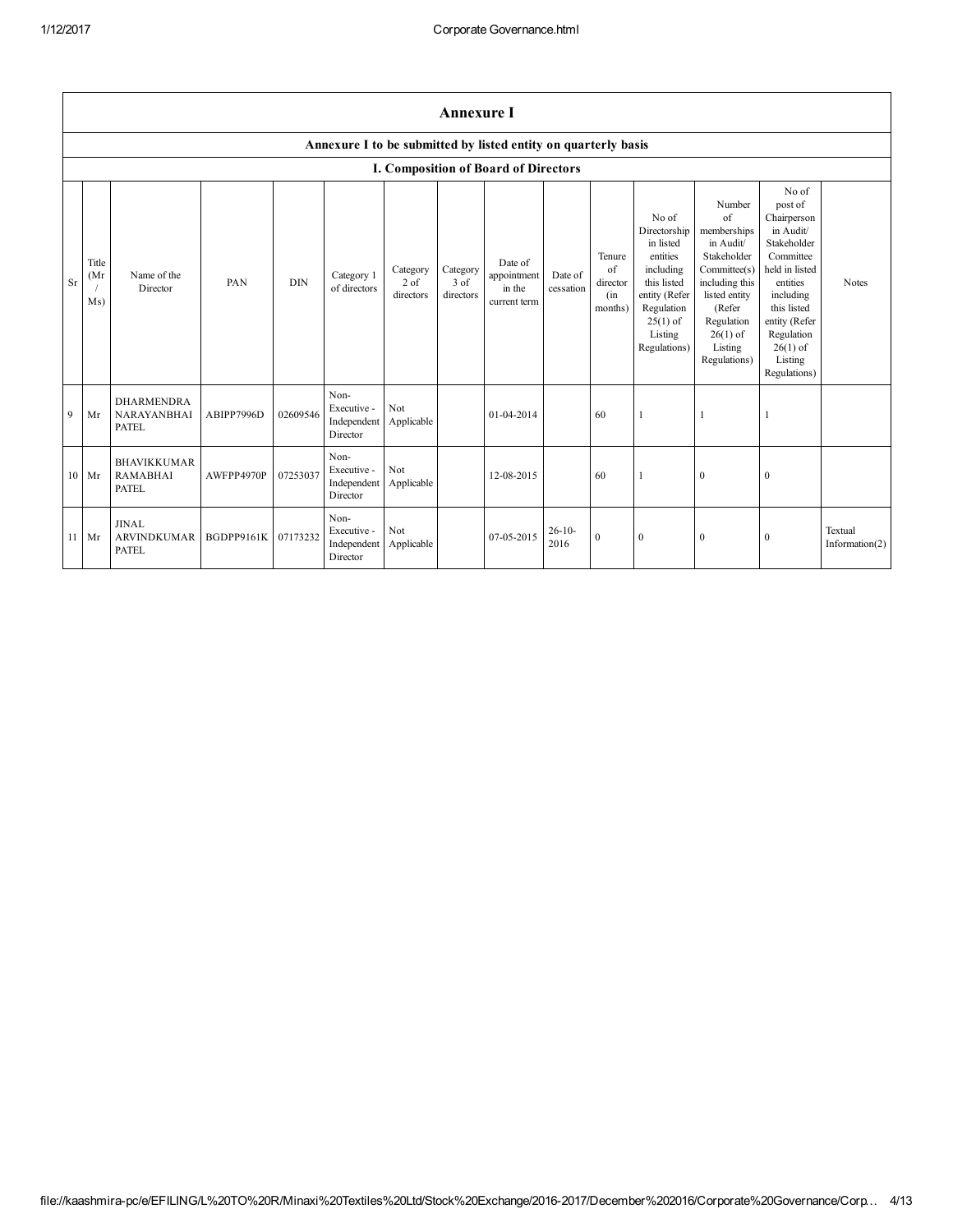|                           | <b>Text Block</b>                                                                                |
|---------------------------|--------------------------------------------------------------------------------------------------|
| Textual Information $(1)$ | Shri Jinal Patel, Non Executive Independent Director ceased to act as Director w.e.f. 26.10.2016 |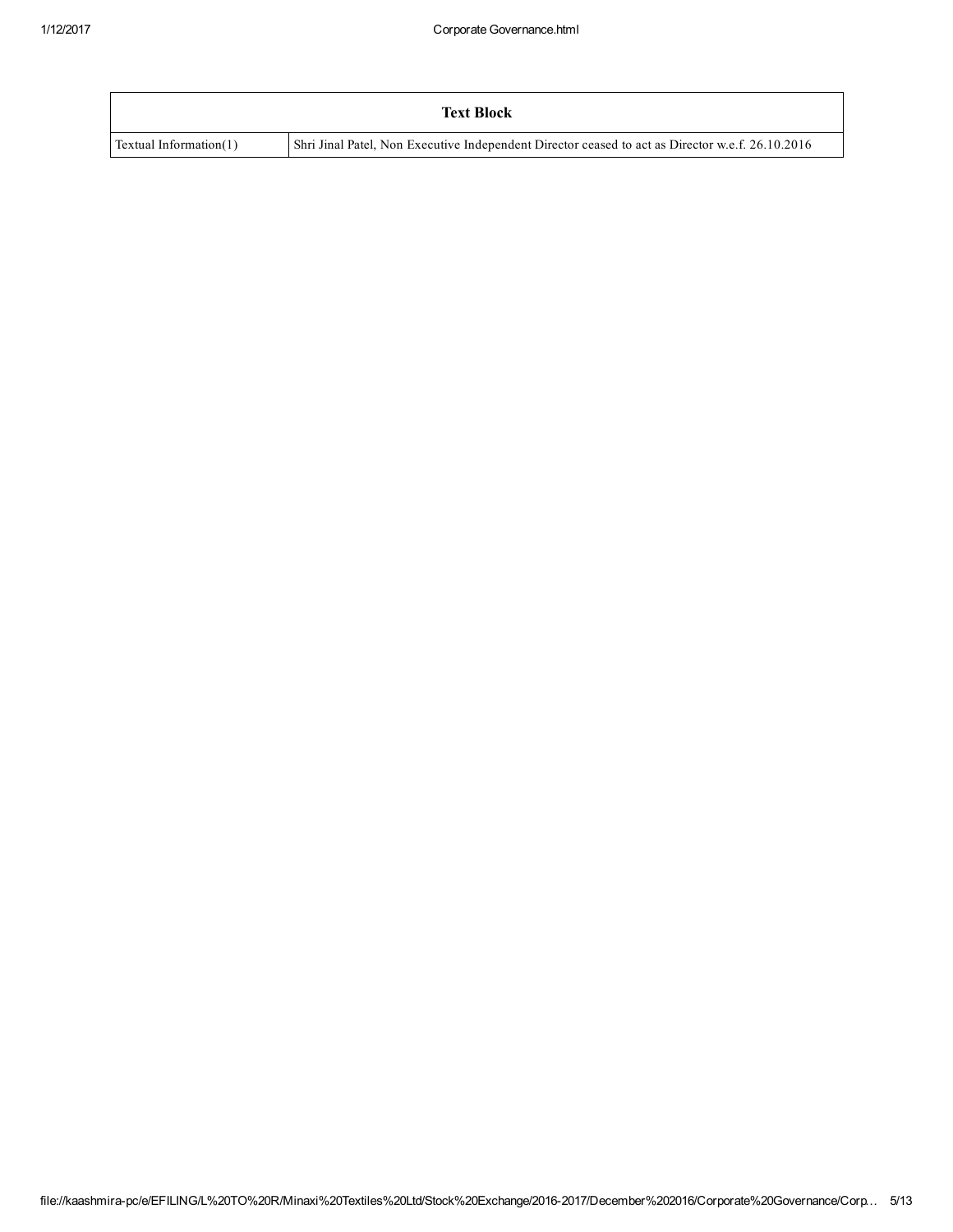|                | <b>Annexure 1</b>                                            |                                                                              |                                                |                            |                            |  |  |  |
|----------------|--------------------------------------------------------------|------------------------------------------------------------------------------|------------------------------------------------|----------------------------|----------------------------|--|--|--|
|                | <b>II. Composition of Committees</b>                         |                                                                              |                                                |                            |                            |  |  |  |
|                | Disclosure of notes on composition of committees explanatory |                                                                              |                                                |                            |                            |  |  |  |
|                |                                                              | Is there any change in information of committees compare to previous quarter |                                                | Yes                        |                            |  |  |  |
| <b>Sr</b>      | Name Of Committee                                            | Name of Committee members                                                    | Category 1 of directors                        | Category 2 of<br>directors | Name of other<br>committee |  |  |  |
| 1              | <b>Audit Committee</b>                                       | <b>JASHWANTKUMAR</b><br>KANTILAL PATEL                                       | Non-Executive -<br><b>Independent Director</b> | Chairperson                |                            |  |  |  |
| $\overline{c}$ | <b>Audit Committee</b>                                       | VASUDEVBHAI LALJIBHAI<br><b>PATEL</b>                                        | Non-Executive -<br><b>Independent Director</b> | Member                     |                            |  |  |  |
| 3              | <b>Audit Committee</b>                                       | <b>BHARATBHAI PRABHUDAS</b><br>PATEL                                         | <b>Executive Director</b>                      | Member                     |                            |  |  |  |
| $\overline{4}$ | <b>Audit Committee</b>                                       | <b>GHANSHYAM CHINUBHAI</b><br><b>PATEL</b>                                   | Non-Executive -<br><b>Independent Director</b> | Member                     |                            |  |  |  |
| 5              | Stakeholders Relationship<br>Committee                       | <b>BHARATBHAI PRABHUDAS</b><br><b>PATEL</b>                                  | <b>Executive Director</b>                      | Member                     |                            |  |  |  |
| 6              | Stakeholders Relationship<br>Committee                       | <b>DINESH</b><br><b>PURUSHOTTAMBHAI</b><br>PATEL                             | <b>Executive Director</b>                      | Member                     |                            |  |  |  |
| $\overline{7}$ | Stakeholders Relationship<br>Committee                       | NIRMAL BHARATBHAI<br><b>PATEL</b>                                            | <b>Executive Director</b>                      | Member                     |                            |  |  |  |
| 8              | Stakeholders Relationship<br>Committee                       | <b>DHARMENDRA</b><br>NARAYANBHAI PATEL                                       | Non-Executive -<br><b>Independent Director</b> | Chairperson                |                            |  |  |  |
| $\mathsf{Q}$   | Nomination and<br>remuneration committee                     | <b>BHAVIKKUMAR</b><br><b>RAMABHAI PATEL</b>                                  | Non-Executive -<br><b>Independent Director</b> | Member                     |                            |  |  |  |
| 10             | Nomination and<br>remuneration committee                     | <b>DINESH</b><br><b>PURUSHOTTAMBHAI</b><br>PATEL                             | <b>Executive Director</b>                      | Member                     |                            |  |  |  |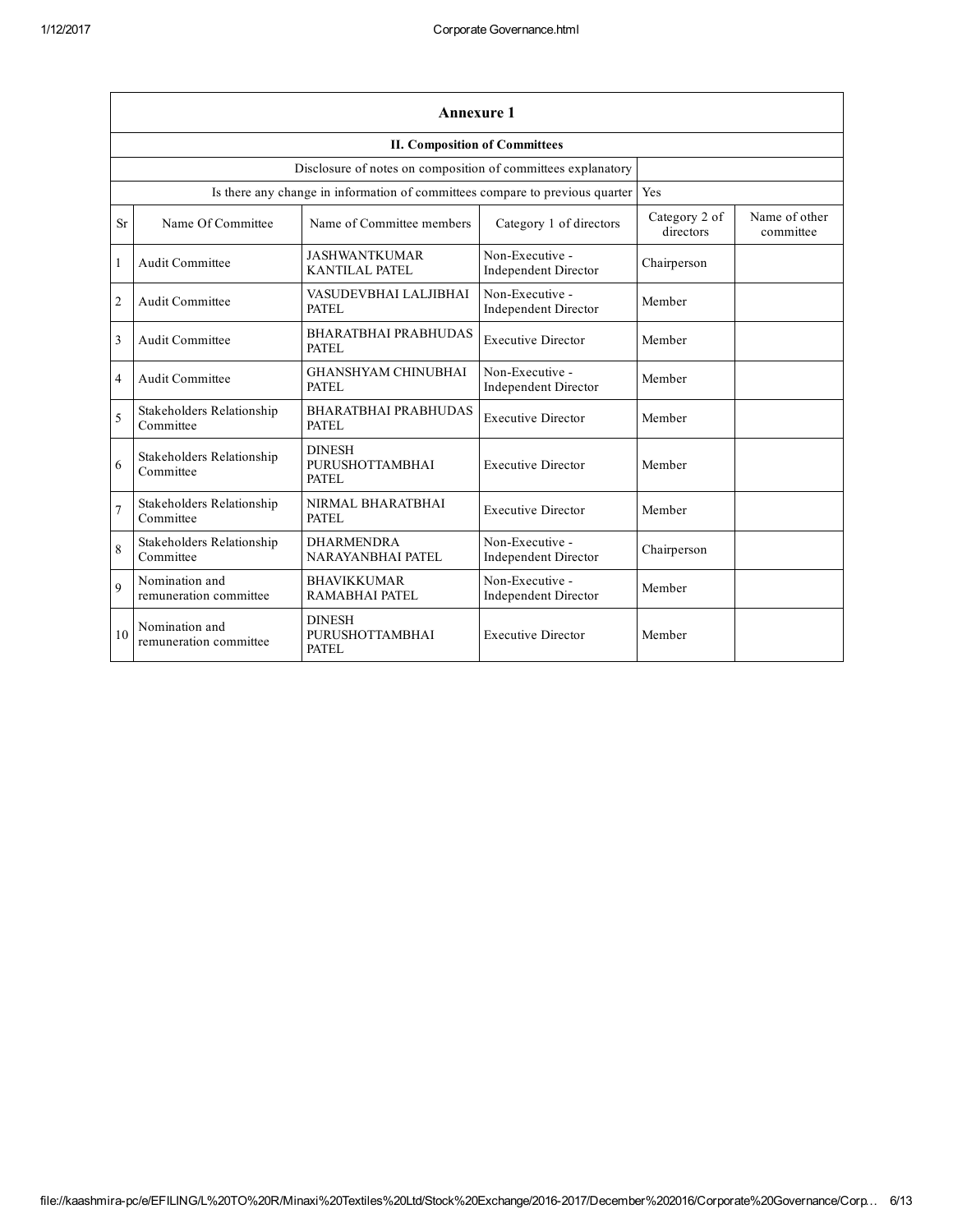|            | Annexure 1                               |                                               |                                                |                            |                            |  |  |  |  |
|------------|------------------------------------------|-----------------------------------------------|------------------------------------------------|----------------------------|----------------------------|--|--|--|--|
|            | <b>II. Composition of Committees</b>     |                                               |                                                |                            |                            |  |  |  |  |
| <b>Sr</b>  | Name Of Committee                        | Name of Committee members                     | Category 1 of directors                        | Category 2 of<br>directors | Name of other<br>committee |  |  |  |  |
| $\vert$ 11 | Nomination and<br>remuneration committee | <b>DHARMENDRA</b><br>NARAYANBHAI PATEL        | Non-Executive -<br>Independent Director        | Chairperson                |                            |  |  |  |  |
|            | Nomination and<br>remuneration committee | <b>JASHWANTKUMAR</b><br><b>KANTILAL PATEL</b> | Non-Executive -<br><b>Independent Director</b> | Member                     |                            |  |  |  |  |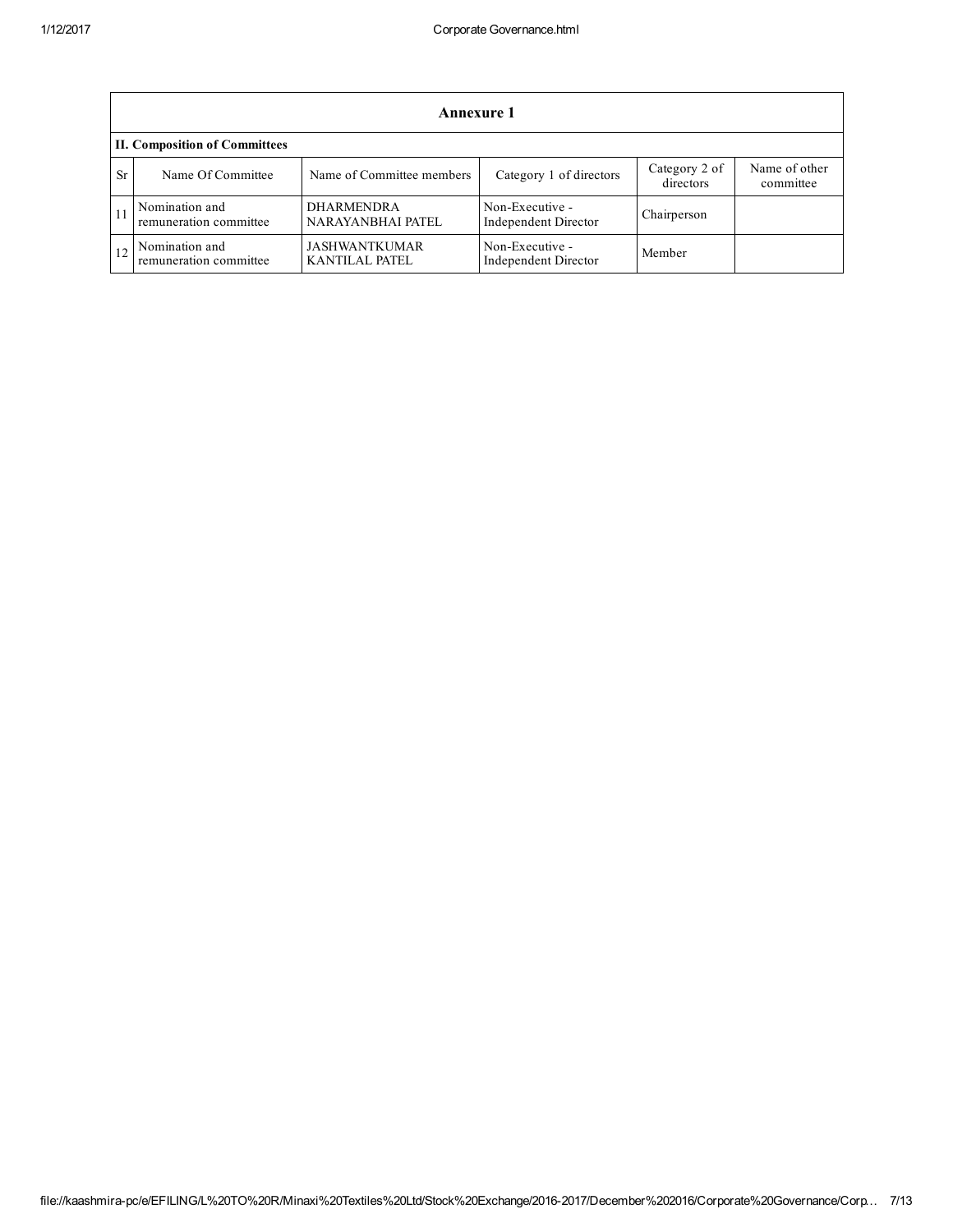|           | <b>Annexure 1</b>                                                |                                                       |                                                                |  |  |  |  |  |
|-----------|------------------------------------------------------------------|-------------------------------------------------------|----------------------------------------------------------------|--|--|--|--|--|
|           | Annexure 1                                                       |                                                       |                                                                |  |  |  |  |  |
|           | III. Meeting of Board of Directors                               |                                                       |                                                                |  |  |  |  |  |
|           | Disclosure of notes on meeting of board of directors explanatory |                                                       |                                                                |  |  |  |  |  |
| <b>Sr</b> | Date(s) of meeting (if any) in the<br>previous quarter           | Date(s) of meeting (if any) in the<br>current quarter | Maximum gap between any two consecutive (in<br>number of days) |  |  |  |  |  |
|           | 07-07-2016                                                       |                                                       |                                                                |  |  |  |  |  |
| 2         | 13-08-2016                                                       |                                                       | 36                                                             |  |  |  |  |  |
| 3         |                                                                  | 12-11-2016                                            | 90                                                             |  |  |  |  |  |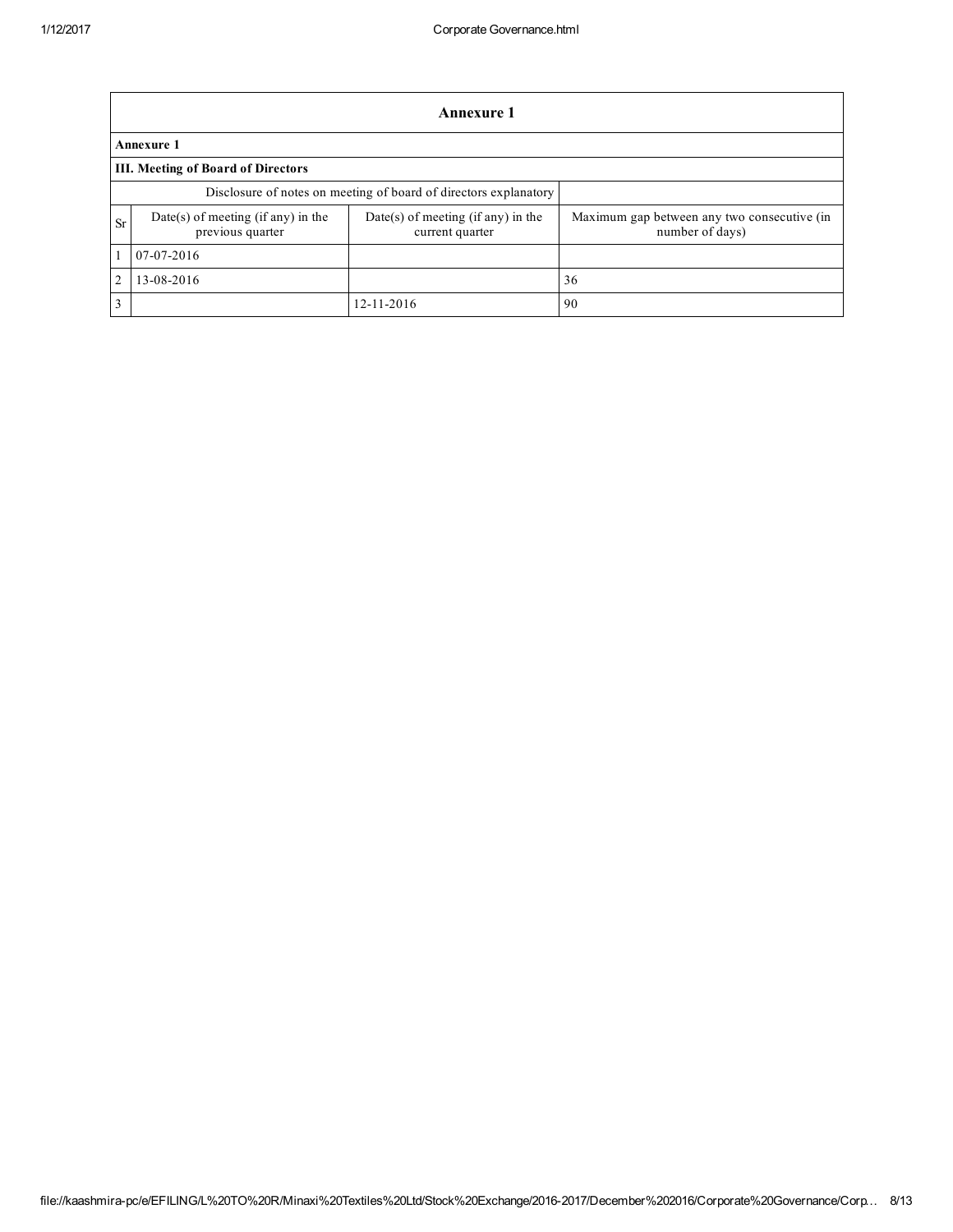|           | <b>Annexure 1</b>                                        |                                                                        |                                                     |                                                           |                                                                        |                                                                               |                               |  |  |  |
|-----------|----------------------------------------------------------|------------------------------------------------------------------------|-----------------------------------------------------|-----------------------------------------------------------|------------------------------------------------------------------------|-------------------------------------------------------------------------------|-------------------------------|--|--|--|
|           | <b>IV. Meeting of Committees</b>                         |                                                                        |                                                     |                                                           |                                                                        |                                                                               |                               |  |  |  |
|           | Disclosure of notes on meeting of committees explanatory |                                                                        |                                                     |                                                           |                                                                        |                                                                               |                               |  |  |  |
| <b>Sr</b> | Name of<br>Committee                                     | $Date(s)$ of meeting<br>of the committee<br>in the relevant<br>quarter | Whether<br>requirement of<br>Ouorum met<br>(Yes/No) | Requirement of<br>Quorum met<br>(details)                 | $Date(s)$ of meeting<br>of the committee in<br>the previous<br>quarter | Maximum gap between<br>any two consecutive<br>meetings (in number of<br>days) | Name of<br>other<br>committee |  |  |  |
|           | Audit<br>Committee                                       | 12-11-2016                                                             | Yes                                                 | All Four<br>members of the<br>Committee<br>remain present | 13-08-2016                                                             | 90                                                                            |                               |  |  |  |
|           | Stakeholders<br>Relationship<br>Committee                | 12-11-2016                                                             | Yes                                                 | All Four<br>members of the<br>Committee<br>remain present | 13-08-2016                                                             | 90                                                                            |                               |  |  |  |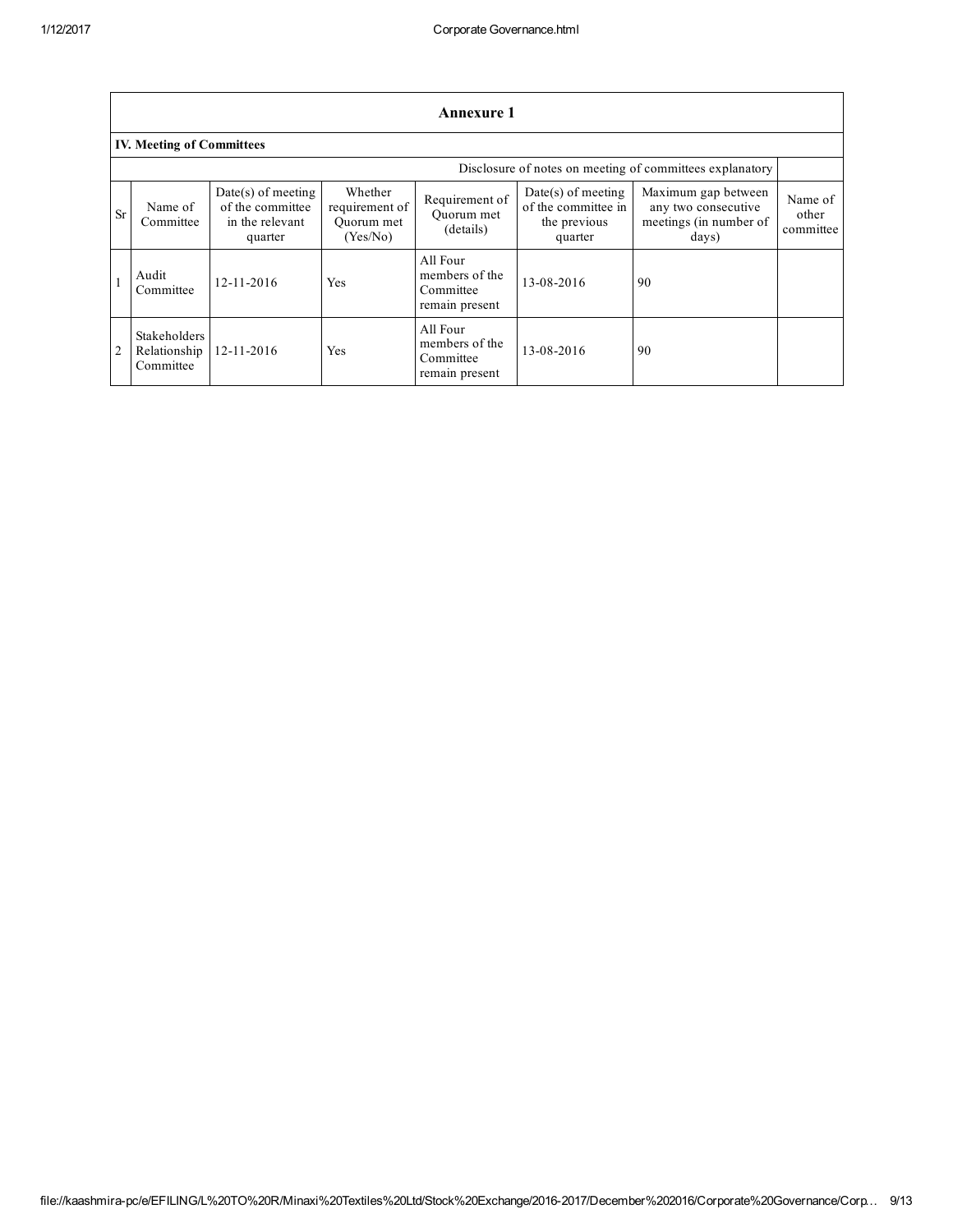|                | Annexure 1                                                                                                |                                  |                                                                    |  |  |  |  |
|----------------|-----------------------------------------------------------------------------------------------------------|----------------------------------|--------------------------------------------------------------------|--|--|--|--|
|                | V. Related Party Transactions                                                                             |                                  |                                                                    |  |  |  |  |
|                | Subject                                                                                                   | Compliance status<br>(Yes/No/NA) | If status is "No" details of non-<br>compliance may be given here. |  |  |  |  |
|                | Whether prior approval of audit committee obtained                                                        | NΑ                               |                                                                    |  |  |  |  |
| $\overline{2}$ | Whether shareholder approval obtained for material RPT                                                    | NA                               |                                                                    |  |  |  |  |
|                | Whether details of RPT entered into pursuant to omnibus approval<br>have been reviewed by Audit Committee | NA                               |                                                                    |  |  |  |  |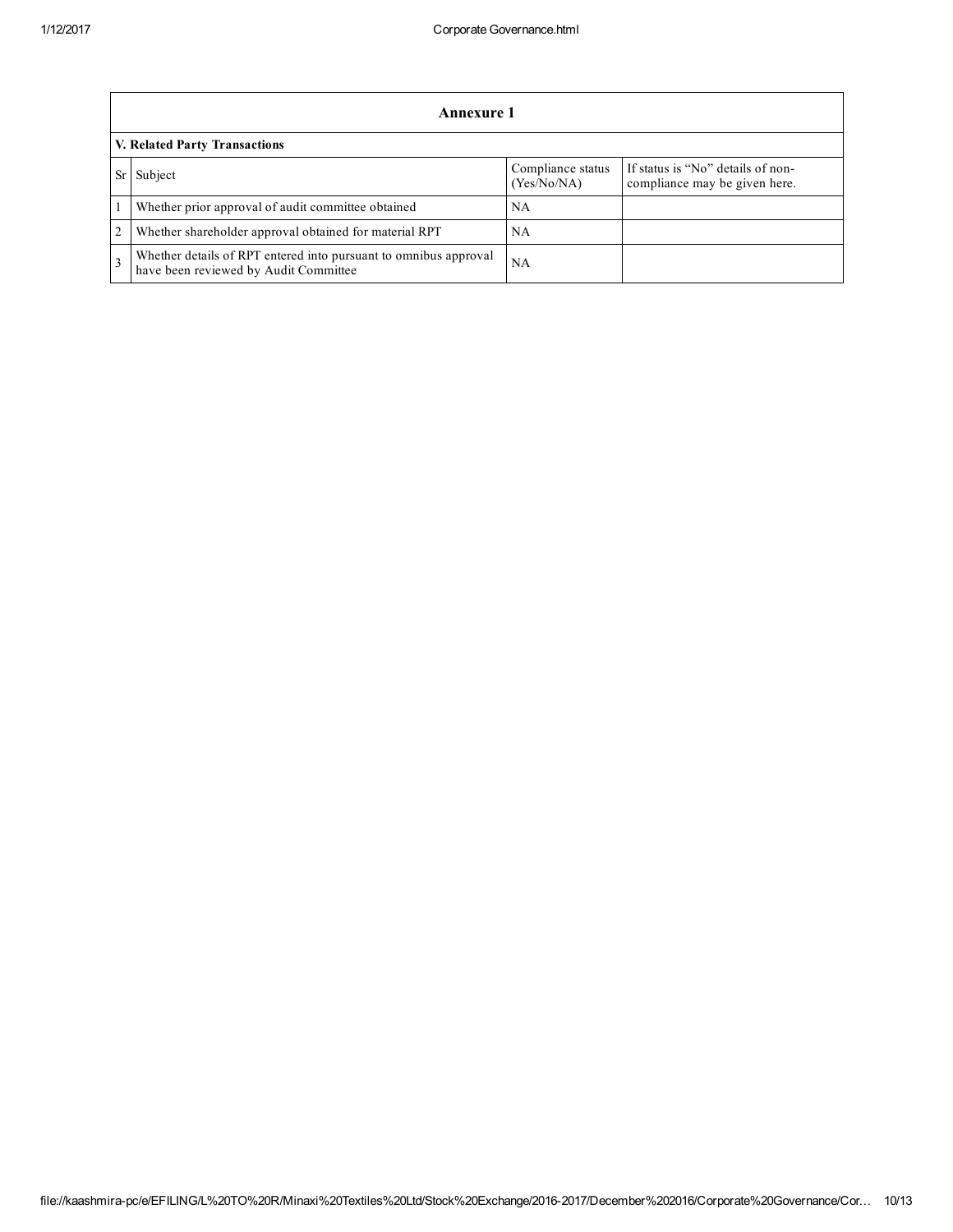|                         | <b>Annexure 1</b>                                                                                                                                                                                               |                                  |  |  |  |  |  |
|-------------------------|-----------------------------------------------------------------------------------------------------------------------------------------------------------------------------------------------------------------|----------------------------------|--|--|--|--|--|
|                         | <b>VI.</b> Affirmations                                                                                                                                                                                         |                                  |  |  |  |  |  |
|                         | Sr Subject                                                                                                                                                                                                      | Compliance<br>status<br>(Yes/No) |  |  |  |  |  |
|                         | The composition of Board of Directors is in terms of SEBI (Listing obligations and disclosure requirements)<br>Regulations, 2015                                                                                | Yes                              |  |  |  |  |  |
| $\overline{c}$          | The composition of the following committees is in terms of SEBI(Listing obligations and disclosure requirements)<br>Regulations, 2015 a. Audit Committee                                                        | Yes                              |  |  |  |  |  |
| $\overline{\mathbf{3}}$ | The composition of the following committees is in terms of SEBI(Listing obligations and disclosure requirements)<br>Regulations, 2015. b. Nomination $\&$ remuneration committee                                | Yes                              |  |  |  |  |  |
| $\overline{4}$          | The composition of the following committees is in terms of SEBI(Listing obligations and disclosure requirements)<br>Regulations, 2015. c. Stakeholders relationship committee                                   | Yes                              |  |  |  |  |  |
| $\overline{5}$          | The composition of the following committees is in terms of SEBI(Listing obligations and disclosure requirements)<br>Regulations, 2015. d. Risk management committee (applicable to the top 100 listed entities) | NA                               |  |  |  |  |  |
| 6                       | The committee members have been made aware of their powers, role and responsibilities as specified in SEBI<br>(Listing obligations and disclosure requirements) Regulations, 2015.                              | Yes                              |  |  |  |  |  |
|                         | The meetings of the board of directors and the above committees have been conducted in the manner as specified<br>in SEBI (Listing obligations and disclosure requirements) Regulations, 2015.                  | Yes                              |  |  |  |  |  |
| 8                       | This report and/or the report submitted in the previous quarter has been placed before Board of Directors.                                                                                                      | Yes                              |  |  |  |  |  |